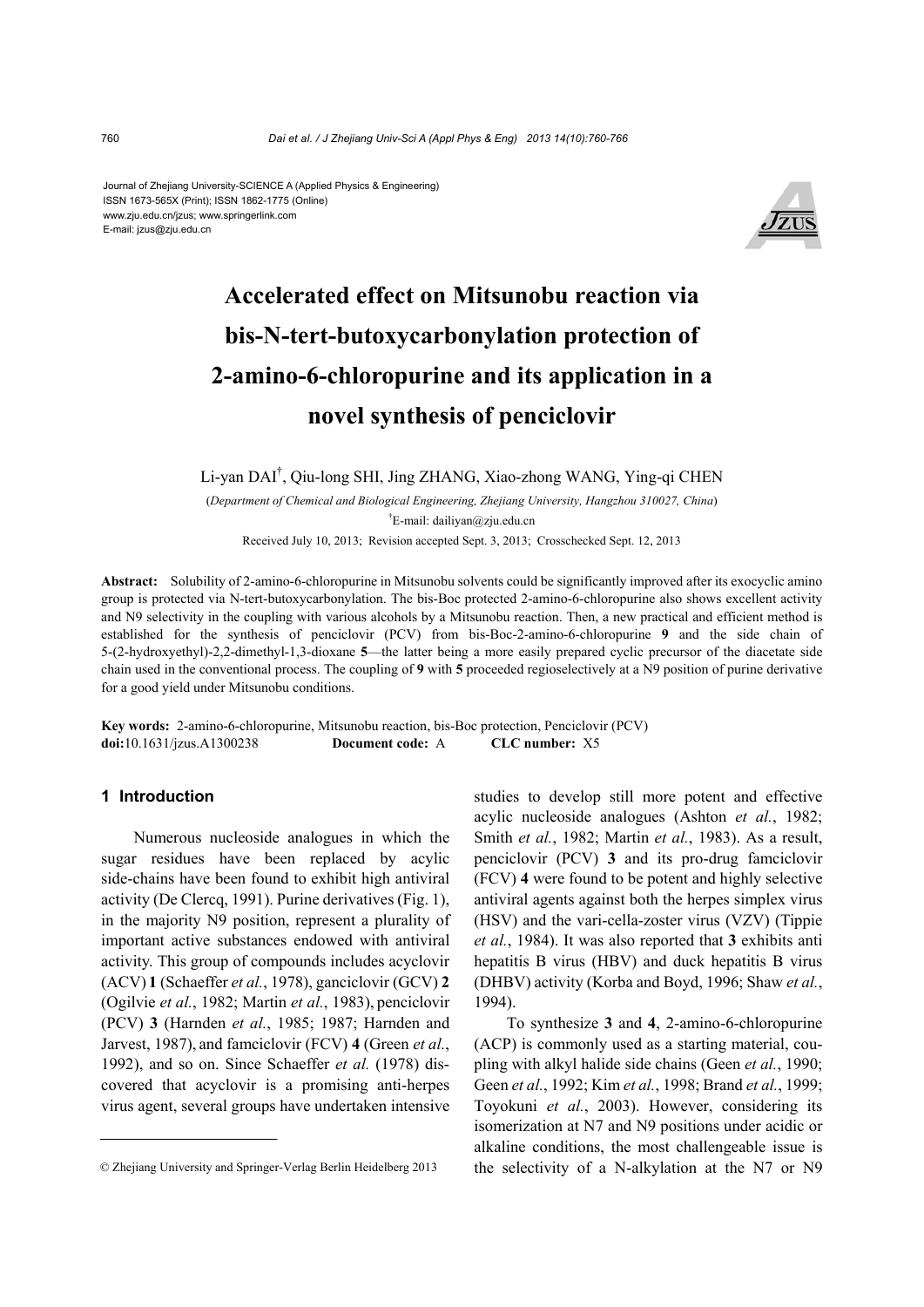position of ACP. Normally, alkylation takes place at the N9 position as well as at the N7 position of the purine moiety, and the N9/N7 ratio is usually less than 6:1 (Kim *et al.*, 1998). Accordingly, to improve this ratio, several approaches have been reported, mainly involving changing the structure of the side chains (Geen *et al.*, 1992) and modification of the ACP (Brand *et al.*, 1999). For example, as reported by Zheng *et al.* (2004) (Fig. 2), a side chain **6** was synthesized and separated readily at 0 °C. After coupling **6** with 2-amino-6-chloropurine **7**, the ratio of the product 9-isomer purine (**8a**) and the 7-isomer purine (**8b**) could reach about 10:1. However, the reaction temperature must be strictly controlled as **6** decomposes easily even at room temperature and then an extra careful column chromatography separation procedure would be required to obtain pure **8a**. Thus, finding a more practical and efficient method, which could avoid the formation of N7-alkylated compound and shorten the synthetic steps to obtain ACP, becomes attractive.



**Fig. 2 Synthesis of penciclovir (PCV) with conventional method**

The Mitsunobu reaction might be an alternative (potential) approach (Mitsunobu, 1981; Swamy *et al.*, 2009). This reaction has become a very popular chemical transformation due to its mildness, occurring under essentially neutral conditions, and its stereospecificity, proceeding with complete Walden inversion of stereochemistry (Mitsunobu, 1981). Moreover, it permits C-O, C-S, C-N, or C-C bonds formed by the condensation of an acidic component with a primary or a secondary alcohol. Actually, some literature has already reported successful Mitsunobu coupling of ACP and adenine with allylic and benzylic alcohol, showing a good N9 selectivity (Yang *et al.*, 2005; Kitade *et al.*, 2006; Yin *et al.*, 2006). However, a poor to modest yield (20%–50%) and a limited substrate scope were observed. In order to improve these yields, Lu *et al.* (2007) developed a modified Mitsunobu method to couple purine with alcohols in a higher temperature  $(70 \degree C)$ , along with two rounds of the Mitsunobu reaction; yet its long reaction procedure and poor atom economy weaken its potential. The poor solubility of ACP or its derivatives in THF, the preferred solvent for Mitsunobu reactions, is likely the primary reason for these defects being observed.

A possible process to improve the solubility of ACP is to make use of the tert-butoxycarbonyl group (Boc), which can serve as the protection of the exocylic amino groups functionality and increase the lipophilicity of the base portion of the purine. Another advantage of the Boc protection group is that its acidolytic removal is less sensitive to steric factors and can also be removed under neutral conditions (Hwu *et al.*, 1996; Siro *et al.*, 1998). In contrast, a few studies have recently been reported that apply the Boc group in the protection of nucleobase (Sikchi and Hultin, 2006; Porcheddu *et al.*, 2008). As described by Porcheddu *et al.* (2008), solubility of nucleobases, including guanine, was increased in some organic solvents after protected by Boc groups. In addition, some results in our previous study (Yang *et al.*, 2011) demonstrated a very good improvement in coupling purine derivatives under Mitsunobu conditions. Thus, it could be safer to presume that protecting amino groups of ACP with Boc would be an ideal way for its application in the synthesis of PCV **3** and offer similar results as shown under Mitsunobu conditions.

In this study, we firstly synthesized a bis-Boc protected ACP, namely, bis-Boc-2-amino-6 chloropurine **9** (Fig. 3) and investigated its solubility in several different Mitsunobu solvents, then coupling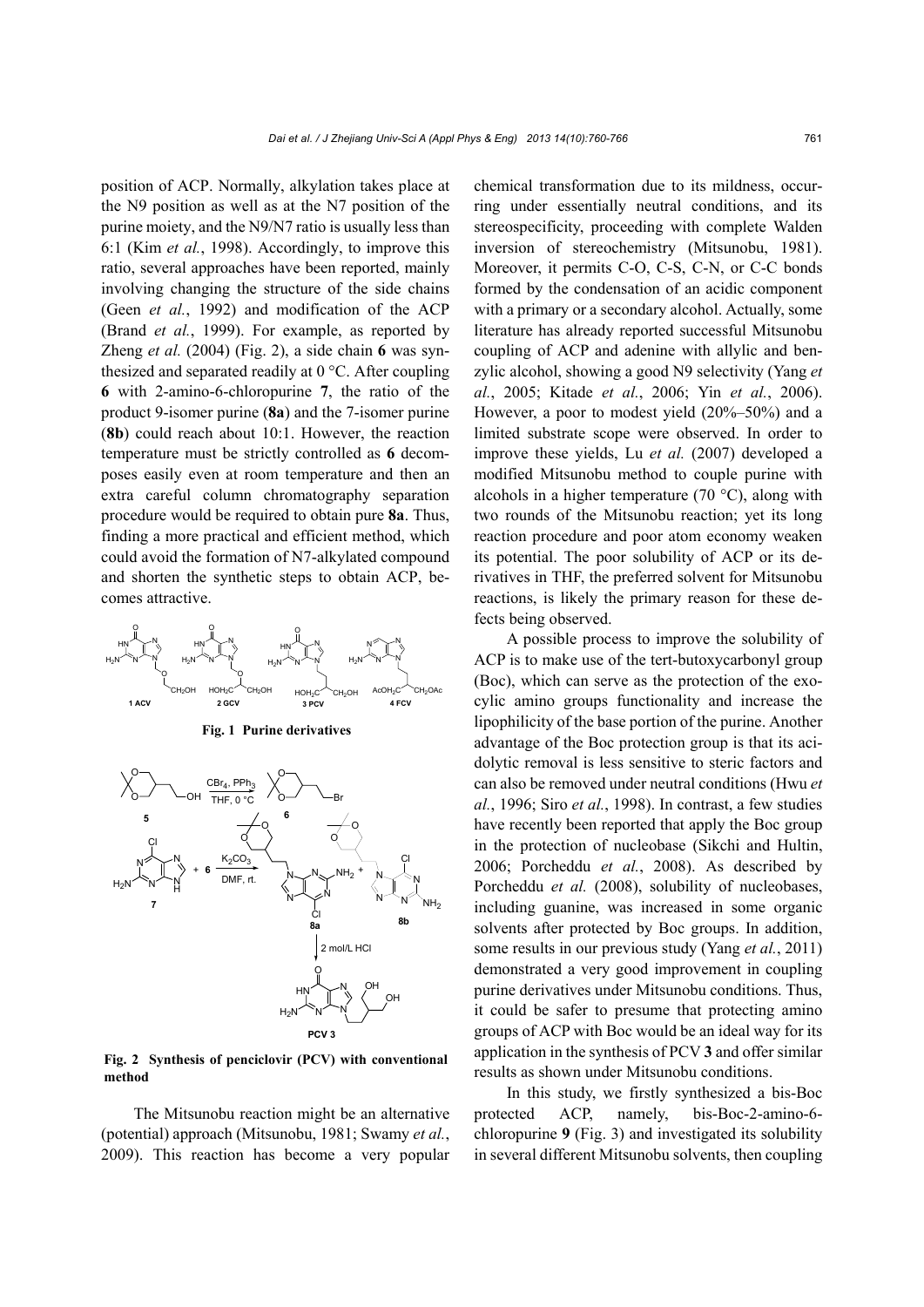bis-Boc-2-amino-6-chloropurine **9** with a large scope of alcohols confirmed its good reactivity for a Mitsunobu reaction and successfully developed a new and efficient method for the preparation of PCV using Mitsunobu coupling reaction as the key step.



**Fig. 3 Synthesis of bis-Boc-6-chloropurine 9**  a: 2-amino-6-chloropurine, 4,4-dimethylaminopyridine (DMAP), THF and Boc<sub>2</sub>O, 25 °C, N<sub>2</sub>; b: MeOH, NaHCO<sub>3</sub>, 55 °C

#### **2 Experimental**

#### **2.1 General**

Acetic ether and hexane, used for extraction and chromatography, were distilled. Absolute anhydrous THF used in the Mitsunobu reactions were prepared by distillation over a drying agent (Na/benzophenone). All other reagents were purchased and used without further purification. Thin-layer chromatography (TLC) analyses were conducted on the Merck Kieselgel 60 F254 plates. Flash chromatography was performed using a silica gel Merck 60 (particle size 0.040–0.063 mm). All <sup>1</sup>H NMR and <sup>13</sup>C NMR spectra were recorded on the BRUKER AVANCE DX500  $(BRUKER)$  AVANCE, Germany), using CDCl<sub>3</sub> or d6-DMSO as solvent at room temperature. Chemical shifts are given in  $10^{-6}$  relative to tetramethylsilane (TMS) and the coupling constants *J* are given in Hz. TMS served as an internal standard  $(\delta=0)$  for <sup>1</sup>H NMR, and CDCl<sub>3</sub> was used as an internal standard  $(\delta = 77.0 \times 10^{-6})$  for <sup>13</sup>C NMR. Melting points (mp) were obtained on a Melting Point WRR (Shanghai Precision & Scientific Instrument Co., Ltd., China).

## **2.2 Bis-Boc-2-amino-6-chloropurine (9)**

1. *t*-Butyl-2-[bis(t-butoxycarbonyl)amino]-6 chloro-9H-purine-9-carboxylate (**9a**)

To a 250 ml N<sub>2</sub>-flushed flask with dry THF (100 ml), equipped with a magnetic stir bar, 2-amino-6-chloropurine (2.0 g, 11.8 mmol) and DMAP (0.14 g, 1.18 mmol) were added.  $Boc<sub>2</sub>O$ (10.3 g, 47.2 mmol) was added to the stirred suspension under an  $N_2$  atmosphere, then the reaction mixture was stirred for 6 h at room temperature (TLC analysis indicated the disappearance of 2-mino-6 chloropurine). The excess amount of THF was removed, and the crude product was dissolved in AcOEt (400 ml), washed with HCl aqueous (2 mol/L,  $1\times30$  ml) and brine ( $2\times50$  ml), dried with Na<sub>2</sub>SO<sub>4</sub> and concentrated in vacuo to give a white solid (5.2 g, 94.5%). mp 51–52 °C; <sup>1</sup>H NMR (500 MHz, CDCl<sub>3</sub>):  $\delta$ =1.47 (s, 18H, C(CH<sub>3</sub>)<sub>3</sub>), 1.69 (s, 9H, C(CH<sub>3</sub>)<sub>3</sub>), 8.58 (s, 1H, CH); 13C NMR (125 MHz, CDCl3) *δ*=153.8, 152.0, 151.8, 150.6, 145.5, 144.7, 130.8, 88.0, 83.9, 28.0.

2. Bis-Boc-2-amino-6-chloropurine (**9**)

A solution of the white solid obtained above (14 g, 30 mmol) in MeOH (400 ml) was added to saturated NaHCO<sub>3</sub> aqueous (200 ml), then the turbid solution was stirred at 55  $\degree$ C for 2 h, at which point clean conversion to bis-Boc protected adenine was observed by TLC. After evaporation of MeOH, the residue mixture was cooled, added 5 mol/L hydrochloric acid to get pH=7 (approximate). A large amount of white solid formed, the reaction mixture was filtrated and then dried under a vacuum to give a white solid **9** (10.5 g, 95.5%). mp 101.3–103.3 °C; <sup>1</sup>H NMR (500 MHz, CDCl<sub>3</sub>):  $\delta$ =1.50 (s, 18H, C(CH<sub>3</sub>)<sub>3</sub>), 8.41 (s, 1H, CH); <sup>13</sup>C NMR (125 MHz, CDCl<sub>3</sub>) *δ*=153.5, 151.9, 151.6, 151.3, 145.6, 128.5, 82.7, 28.5.

# **2.3 5-(2-hydroxyethyl)-2,2-dimethyl-1,3-dioxane (5)**

2-hydroxymethyl-1,4-butanediol **11** (8.10 g, 67.4 mmol) and 2,2-dimethoxypropane (13 ml, 105.7 mmol) were dissolved in dry THF (20 ml). The mixture was stirred and *p*-toluenesulfonic acid monohydrate (0.64 g, 3.4 mmol) was added, the clear solution was stirred at room temperature for 12 h, triethylamine (10 ml) was added to quench the reaction, and the solution was stirred for 30 min. Then solvents were removed to leave a colorless liquid, the residue was subject to column chromatography on silica gel eluted with 2:1 EtOAc/hexane to give a colorless liquid **5** (6.2 g, 61.5%),  $R_f=0.46$  (2:1) EtOAc/hexane). 1 H NMR (500 MHz, CDCl3): *δ*=3.99 (dd, 2H, Heq. *J*<sub>1</sub>=11.80 Hz, *J*<sub>2</sub>=4.45 Hz, CH<sub>2</sub>); 3.80 (t, 2H, *J*=6.71 Hz, CH<sub>2</sub>), 3.34 (dd, 2H, Hax. *J*<sub>1</sub>=11.80 Hz,  $J_2=8.11$  Hz, CH<sub>2</sub>), 1.90–1.98 (m, 2H, CH and OH), 1.62 (q, 2H, *J*=6.85 Hz, CH2 ); 13C NMR (125 MHz, CDCl3): *δ*=100.5, 69.8, 60.4, 31.9, 30.3, 21.2.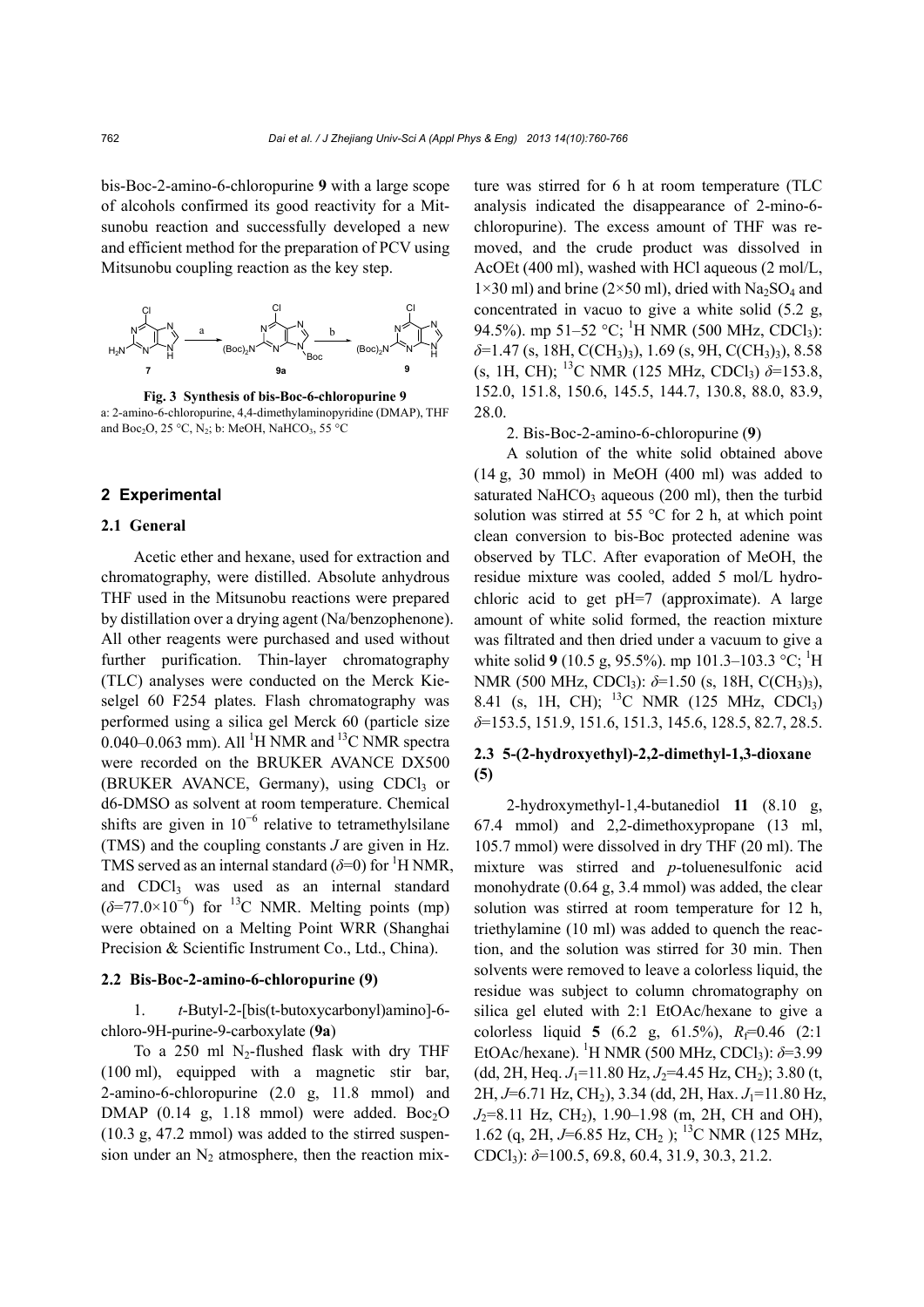# **2.4 Bis-Boc-2-amino-6-chloro-9-[2-(2,2-dimethyl-1,3-dioxan-5-yl)ethyl] purine (12)**

Bis-Boc-2-amino-6-chloropurine **9** (1.0 equivalent) was added to a solution of the side chain **5** (1.1 equivalent) and phosphine reagent (1.1 equivalent) in anhydrous THF under  $N_2$  atmosphere at 0 °C, the resulting solution was treated with di-*p*-nitrobenzyl azocarboxylate (DNAD) (1.1 equivalent) dropwise and the reaction mixture was continued at room temperature for 8 h, then the solvent was evaporated and the residue dissolved in cyclohexane. The triphenylphosphane oxide precipitated and was filtered off and then the filtrate evaporated under reduced pressure. The product was purified by a column chromatography on silica gel to obtain the pure products as a white solid. mp>280  $^{\circ}$ C (dec); <sup>1</sup>H NMR (500 MHz, CDCl3): *δ*=8.36 (s, 1H, CH), 4.02 (t, 2H, *J*=7.23 Hz, CH<sub>2</sub>), 3.79 (dd, 2H, Heq. *J*<sub>1</sub>=11.57 Hz, *J*<sub>2</sub>=4.46 Hz, CH<sub>2</sub>), 3.56 (dd, 2H, Hax. *J*<sub>1</sub>=11.57 Hz, *J*<sub>2</sub>=8.77 Hz, CH<sub>2</sub>), 1.67 (q, 2H, *J*=7.22 Hz, CH<sub>2</sub>), 1.53  $-1.61$  (m, 1H, CH), 1.47 (s, 18H, C(CH<sub>3</sub>)<sub>3</sub>), 1.39 (s, 3H, CH<sub>3</sub>), 1.36 (s, 3H, CH<sub>3</sub>); <sup>13</sup>C NMR (125 MHz, CDCl3): *δ*=154.3, 151.7, 151.5, 151.1, 128.0, 104.8, 81.7, 71.5, 50.8, 33.7, 28.6, 26.2, 25.7.

# **2.5 2-amino-6-chloro-9-[2-(2,2-dimethyl-1,3 dioxan-5-yl) ethyl]purine (8a)**

A mixture of compound **12** (2.56 g, 5.0 mmol), 2,6-dimethyl pyridine (1.18 ml, 10 mmol) and dry DCM (20 ml) was stirred at 0 °C, then TBTMS-OTf was added dropwise; after the addition, the reaction mixture was stirred at room temperature until TLC showed that compound **12** had completely disappeared. Then 30 ml saturated ammonium chloride solution was added, separated the organic layer, extracted with DCM (2×20 ml), combined and washed by saturated NaCl  $(2\times40$  ml), dried with anhydrous sodium sulfate and evaporated to give a white solid  $(1.21 \text{ g}, 78\%)$ . mp 125–126 °C; <sup>1</sup>H NMR (500 MHz, CDCl<sub>3</sub>):  $δ=8.07$  (s, 1H, CH), 6.99 (s, 2H, NH<sub>2</sub>), 4.12  $(t, 2H, J=7.31$  Hz, CH<sub>2</sub>), 3.82 (dd, 2H, 4'-Heq,  $J_1=$ 11.79 Hz, *J*2=4.50 Hz, CH2), 3.53 (dd, 2H, 4′-Hax, *J*<sup>1</sup> =11.79 Hz, *J*<sub>2</sub>=8.80 Hz, CH<sub>2</sub>), 1.74 (q, 2H, *J*=7.30 Hz, CH2), 1.53–1.65 (m, 1H, CH), 1.36 (s, 3H, CH3), 1.31 (s, 3H, CH<sub>3</sub>); <sup>13</sup>C NMR (125 MHz, CDCl<sub>3</sub>):  $\delta$ =159.94, 150.31, 150.26, 141.84, 132.11, 100.52, 68.14, 52.90, 31.32, 26.84, 26.05.

# **2.6 9-[4-hydroxy-3-(hydroxymethyl)butyl] guanine (PCV 3)**

Compound **12** (5.12 g, 10 mmol) was dissolved in THF (20 ml) hydrochloric acid (2 mol/L, 20 ml). The mixture was stirred for 2 h at 70  $^{\circ}$ C, and then slowly warmed to reflux for 2 h. After evaporation of the THF under reduced vacuum, 10% aqueous NaOH solution was added to neutralize the residual liquid, and a large amount of off-white solid formed, filtered, washed with acetone and then water, and dried under vacuum to give an off-white solid **3** (2.07 g, 82%). mp 274.6–276.9 °C.

## **3 Results and discussion**

To begin with, bis-Boc-2-amino-6-chloropurine **9** was synthesized from 2-amino-6-chloropurine **7** in high yield followed by Subhakar's procedure (Dey and Garner, 2000). The solubility of bis-Boc-2-amino-6-chloropurine **9** was investigated and the results are shown in Table 1. Unlike 2-amino-6-chloropurine **7**, known for its notorious insolubility in most common solvents, the solubility of **9** in DCM, methylbenzene, acetonitrile, and especially in THF was increased dramatically.

**Table 1 Mole fraction solubility** *x* **of bis-Boc-2-amino-6 chloropurine 9 in different Mitsunobu solvents** 

| T(K)                   | Solubility $x^a$ (%) |         |                                                      |        |
|------------------------|----------------------|---------|------------------------------------------------------|--------|
| $(\pm 0.05 \text{ K})$ | THF <sup>b</sup>     | $DCM^b$ | Methylbenzene <sup>b</sup> Acetonitrile <sup>b</sup> |        |
| 273.15                 | 0 1 1 4 1            | 0.0493  | 0.0213                                               | 0.0150 |
| 278.15                 | 0.1191               | 0.0552  | 0.0253                                               | 0.0178 |
| 283.15                 | 0.1251               | 0.0613  | 0.0303                                               | 0.0210 |
| 288.15                 | 0 1 2 9 9            | 0.0664  | 0.0349                                               | 0.0244 |
| 293.15                 | 0.1352               | 0.0734  | 0.0405                                               | 0.0288 |
| 298.15                 | 0.1399               | 0.0809  | 0.0470                                               | 0.0347 |
| 303.15                 | 0.1463               | 0.0894  | 0.0544                                               | 0.0417 |
| 308.15                 | 0.1523               | 0.0983  | 0.0634                                               | 0.0501 |
| 313.15                 | 0.1581               | 0.1081  | 0.0734                                               | 0.0617 |

a: the solubility of bis-Boc-2-amino-6-chloropurine **9** was measured by our previous method with temperature ranging from 273.15 K to 313.15 K (Wang *et al.*, 2008) at atmospheric pressure. The laser monitoring observation technique was used to determine the disappearance of the solid phase in a solid and liquid mixture. b: all the solvents were further purified by distillation in dry agent (Na/benzophenone) and the sample bis-boc-2-amino-6-chloropurine **9** was dried in vacuum for over 2 d

As shown in Table 1, THF, which is the most common solvent in Mitsunobu reaction, has great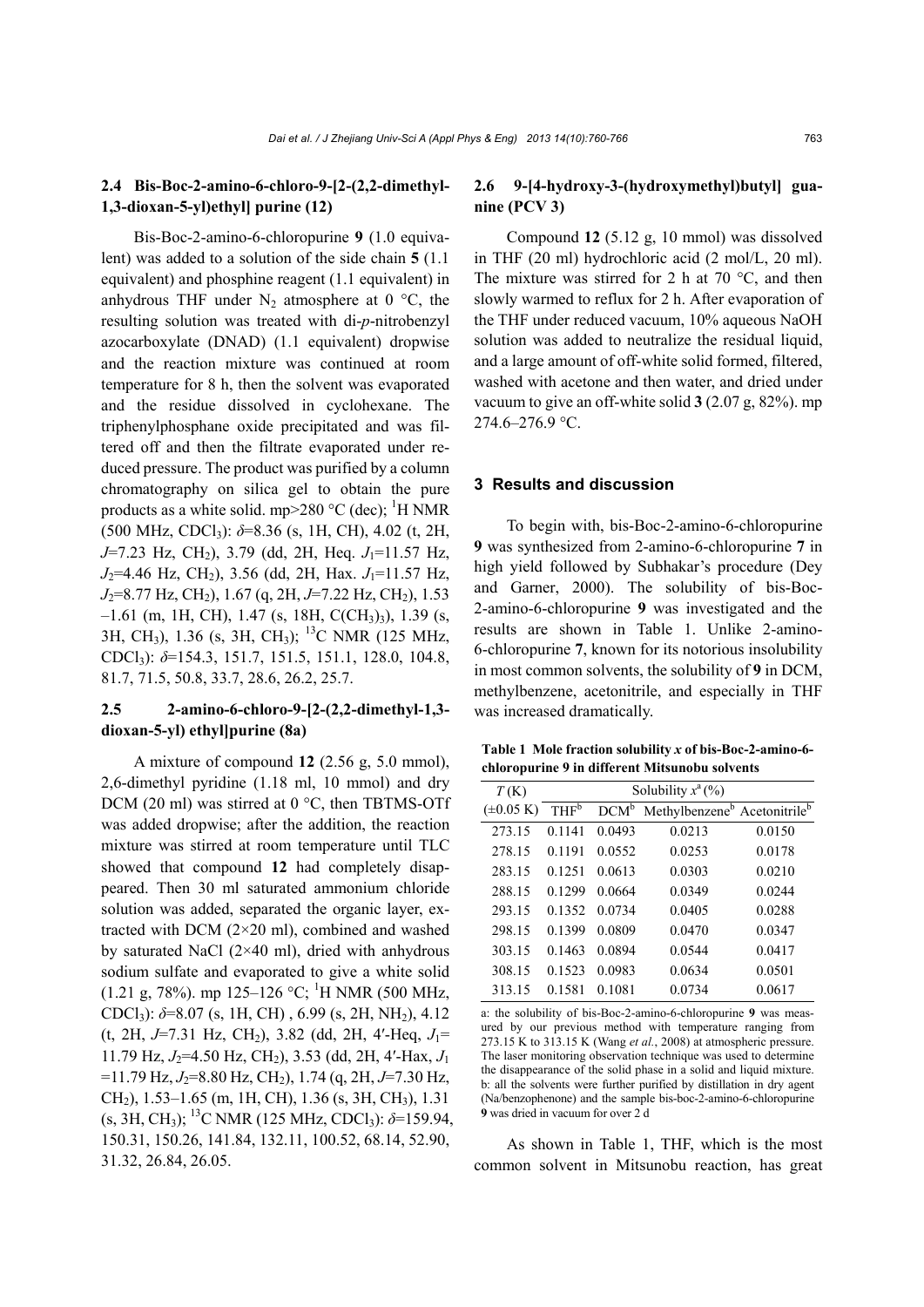solubility for bis-Boc-2-amino-6-chloropurine **9**. Afterwards, the best solvent THF was taken for coupling **9** with a number of alcohols under normal Mitsunobu conditions to investigate its reactivity. The results were illustrated in Table 2. We clearly learned that bis-Boc-2-amino-6-chloropurine **9**, as an excellent nucleophilic precursor, was able to react with a large number of alcohols, including primary alcohol, secondary alcohol, allyl alcohol, benzyl alcohol, etc., with high N9 selectivity and yields. Moreover, tert-Butyl alcohol still could not react with a protected purine as in the previous study (Yang *et al.*, 2011), owing to its steric hindrance in tertiary carbon.

According to the research results above, it is more reasonable and assuring to prepare PCV via a Mitsunobu reaction. This novel method for the preparation of PCV is indicated in Fig. 4. First, the side chain of 5-(2-hydroxyethyl)-2,2-dimethyl-1,3 -dioxane **5** was achieved through the commercially available starting material 2-hydroxymethyl-1,4 butanediol **11** reacting with 2,2-dimethoxypropane catalyzed by *p*-toluenesulfonic acid. The free –OH group of compound **5** is not necessary to be converted to the other leaving group such as chlorine, tosylate or methanesulphonate, which is always taken as a necessary step in the previous method or many other previous studies for the preparation of PVC till now (Harnden and Jarvest, 1985; Harnden *et al.*, 1987; Zheng *et al.*, 2004), making the synthesis of the side chain part of our method much more convenient and practical.

Our next objective was the synthesis of PCV. As was expected, bis-Boc-2-amino-6-chloropurine **9** combined with the side chain **5** (1.1 equivalent) under normal Mitsunobu conditions successfully obtained the desired N9-alkylated compound **12** in 92% yield without the undesired N7 alkylation by-product being formed. Importantly, the reaction conditions were significantly milder than those reported in recent studies (Geen *et al.*, 1990; 1992; Kim *et al.*, 1998; Brand *et al.*, 1999; Toyokuni *et al.*, 2003), requiring only 1.1 equivalent of each of the alcohol,  $PPh<sub>3</sub>$  and DNAD, and proceeding to completion within 60 min at room temperature. This is mainly due to the enhanced solubility of the compound **9** as mentioned above. By process c in Fig. 4, compound **8a** was obtained under neutral conditions. It is  ${}^{1}H$  and  ${}^{13}C$  NMR spectra further indicated that no 7-isomer purine (**8b**) was formed. Subsequently, we could obtain PCV **3** in

an acid condition as procedure e; or directly starting from **12**, where hydrolytic dechlorination and deprotection step(s) were accomplished in one pot under mild acid conditions (2mol/L, hydrochloric acid in THF at room temperature) to afford the target PCV **3** in 80%–85% yield (process d). The overall yield of PCV from **11** was 44.5% higher than that in previous study (16%) (Zheng *et al.*, 2004).

**Table 2 Investigation of the reactivity of bis-Boc-2 amino-6-chloropurine 9 with different alcohols** 

| СI<br>$N^2$<br>(Boc) <sub>2</sub> N<br>9 | N<br>+ ROH<br>N<br>H | a) DNAD, PPh <sub>3</sub> , THF<br>b) HCI | $\frac{N}{\sqrt{2}}$<br>HN <sup>®</sup><br>$H_2N$<br>Ν<br>R<br>10a-10i |
|------------------------------------------|----------------------|-------------------------------------------|------------------------------------------------------------------------|
| Entry                                    | Alcohol              | Product                                   | Isolated yield $(\% )$                                                 |
| 1                                        | OН                   | 10a                                       | 90.2                                                                   |
| $\overline{2}$                           | OH                   | 10 <sub>b</sub>                           | 86.6                                                                   |
| 3                                        | ЮH                   | 10c                                       | 83.3                                                                   |
| $\overline{4}$                           | OH                   | 10d                                       | 84.8                                                                   |
| 5                                        | OН<br><b>CI</b>      | 10 <sub>e</sub>                           | 86.4                                                                   |
| 6                                        | <b>BnO</b><br>OН     | 10f                                       | 81.2                                                                   |
| 7                                        | OH                   | 10 <sub>g</sub>                           | 81.5                                                                   |
| 8                                        | OH.                  | 10 <sub>h</sub>                           | 80.7                                                                   |
| 9                                        | ЮH                   | 10i                                       | 0                                                                      |

a): a mixture of **9** (1.0 equivalent), alcohol (1.1 equivalent) and phosphine reagent (1.1 equivalent) in anhydrous THF stirring under  $N_2$  atmosphere at 0 °C, then treated with azo-reagent DNAD (1.1 equivalent) warmed to room temperature; b): the mixture of the products from procedure a, THF (20 ml) and aqueous hydrochloric acid (2 mol/L, 20 ml) was refluxed for 2 h at 70 °C



**Fig. 4 Synthesis of penciclovir (PCV) with new method** a: 2,2-dimethoxypropane, *p*-toluenesulfonic acid, THF; b: 1.1 equivalent of the side chain  $5$ , 1.1 equivalent of PPh<sub>3</sub>, and 1.1 equivalent of azodicarboxylate reagent at rt. in THF; c: TBDMS-OTf, DCM; d: aqueous hydrochloric acid (2 mol/L), THF; e: aqueous hydrochloric acid (2 mol/L)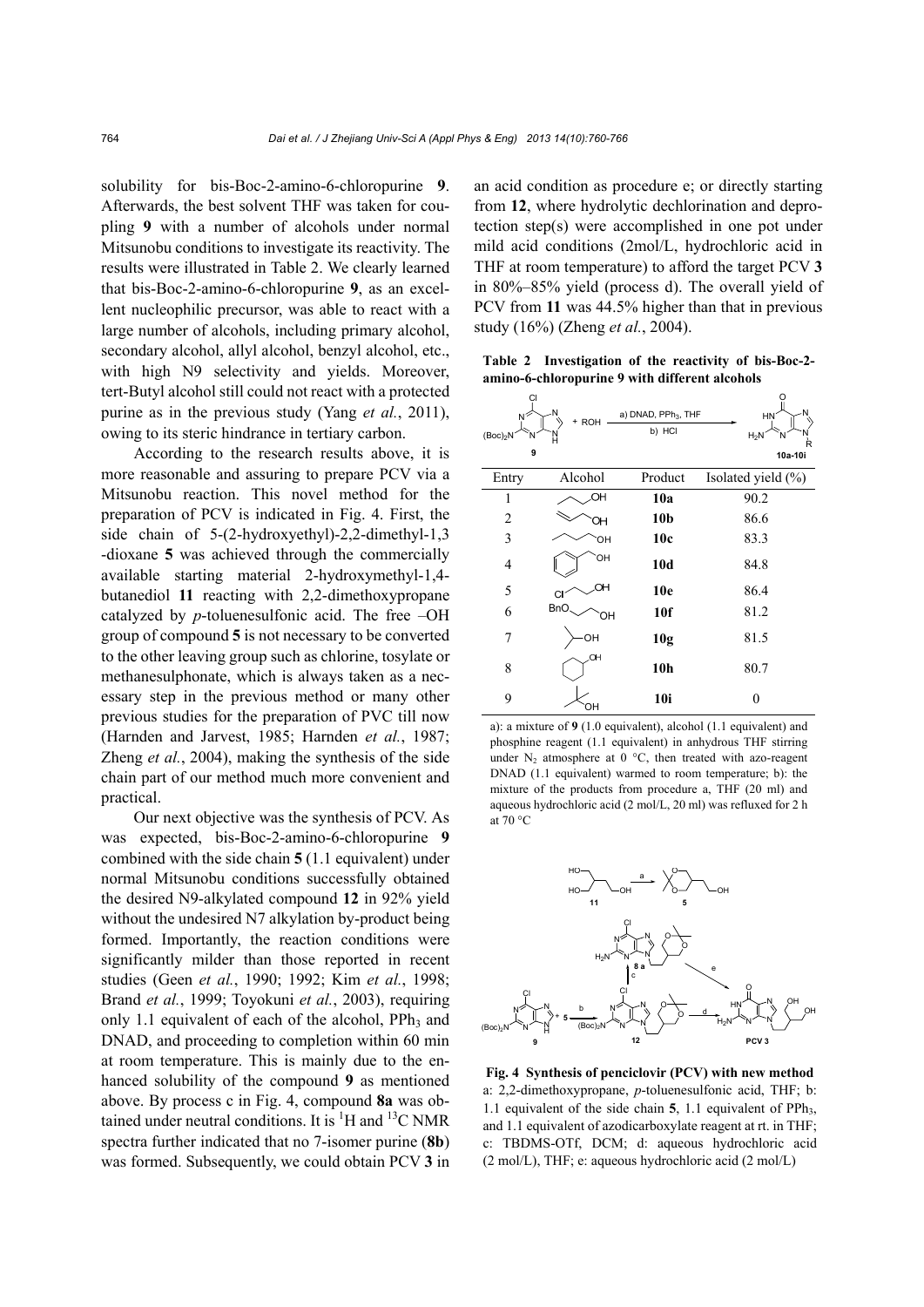### **4 Conclusions**

In this study, ACP was protected with a bis-Boc carbamate group and showed a significant increase of solubility in the favorite Mitsunobu solvents. Coupling bis-Boc-2-amino-6-chloropurine **9** with different alcohols indicated a higher N9 selectivity and good reactivity in a Mitsunobu reaction. The results provided a convenient and practical protocol to prepare PCV from ACP, avoiding the presence of undesired N7 by-product and requiring only a few synthetic steps with higher yields.

## **Acknowledgements**

We are grateful to Prof. Jun-quan SUN of Department of the Chemical and Biological Engineering of Zhejiang University, China for his insightful advice into our research work. We also would like to express our appreciation to Dr. Shi-chao YU and others for language polishing.

#### **References**

- Ashton, W.T., Karkas, J.D., Field, A.K., Tolman, R.L., 1982. Activation by thymidine kinase and potent antiherpetic activity of 2'-nor-2'-deoxyguanosine (2'NDG). *Biochemical and Biophysical Research Communications*, **108**(4):1716-1721. [doi:10.1016/S0006-291X(82)80109-5]
- Brand, B., Reese, C.B., Song, Q., Visintin, C., 1999. Convenient syntheses of 9-[4-hydroxy-3-(hydroxymethyl)butyl] guanine (penciclovir) and 9-[4-acetoxy-3-(acetoxymethyl) butyl]-2-amino-9H-purine (famciclovir). *Tetrahedron*, **55**(16):5239-5252. [doi:10.1016/S0040-4020(99)00169-6]
- De Clercq, E., 1991. Broad-spectrum anti-DNA virus and antiretrovirus activity of phosphonylmethoxyalkylpurines and pyrimidines. *Biochemical Pharmacology*, **42**(5):963-972. [doi:10.1016/0006-2952(91)90276-B]
- Dey, S., Garner, P., 2000. Synthesis of tert-butoxycarbonyl (Boc)-protected purines. *The Journal of Organic Chemistry*, **65**(22):7697-7699. [doi:10.1021/jo000983i]
- Geen, G.R., Grinter, T.J., Kincey, P.M., Jarvest, R.L., 1990. The effect of the C-6 substituent on the regioselectivity of N-alkylation of 2-aminopurines. *Tetrahedron*, **46**(19): 6903-6914. [doi:10.1016/S0040-4020(01)87878-9]
- Geen, G.R., Kincey, P.M., Choudary, B.M., 1992. Regiospecific Michael additions with 2-aminopurines. *Tetrahedron Letters*, **33**(32):4609-4612. [doi:10.1016/S0040-4039(00) 61326-6]
- Harnden, M.R., Jarvest, R.L., 1985. An improved synthesis of the antiviral acyclonucleoside 9-(4-hydroxy-3-hydroxymethylbut-1-yl) guanine. *Tetrahedron Letters*, **26**(35): 4265-4268. [doi:10.1016/S0040-4039(00)99010-5]
- Harnden, M.R., Jarvest, R.L., Bacon, T.H., Boyd, M.R., 1987. Synthesis and antiviral activity of 9-[4-hydroxy-3- (hydroxymethyl) but-1-yl] purines. *Journal of Medicinal Chemistry*, **30**(9):1636-1642. [doi:10.1021/jm00392a020]
- Hwu, J.R., Jain, M.L., Tsay, S.C., Hakimelahi, G.H., 1996. Ceric ammonium nitrate in the deprotection of tertbutoxycarbonyl group. *Tetrahedron Letters*, **37**(12):2035- 2038. [doi:10.1016/0040-4039(96)00211-0]
- Kim, D.K., Lee, N., Kim, Y.W., Chang, K.Y., Kim, J.S., Im, G.J., Choi, W.S., Jung, I.H., Kim, T.S., Hwang, Y.Y., 1998. Synthesis and evaluation of 2-amino-9-(3-hydroxymethyl-4-alkoxycarbonylo-xybut-1-yl) purines as potential prodrugs of penciclovir. *Journal of Medicinal Chemistry*, **41**(18):3435-3441. [doi:10.1021/jm980138g]
- Kitade, Y., Ando, T., Yamaguchi, T., Hori, A., Nakanishi, M., Ueno, Y., 2006. 4'-fluorinated carbocyclic nucleosides: synthesis and inhibitory activity against *S*-adenosyl-lhomocysteine hydrolase. *Bioorganic & Medicinal Chemistry*, **14**(16):5578-5583. [doi:10.1016/j.bmc.2006.04.023]
- Korba, B.E., Boyd, M.R., 1996. Penciclovir is a selective inhibitor of hepatitis B virus replication in cultured human hepatoblastoma cells. *Antimicrobial Agents and Chemotherapy*, **40**(13):1282-1284.
- Lu, W., Sengupta, S., Petersen, J.L., Akhmedov, N.G., Shi, X., 2007. Mitsunobu coupling of nucleobases and alcohols: an efficient, practical synthesis for novel nonsugar carbon nucleosides. *Journal of Organic Chemistry*, **72**(13):5012- 5015. [doi:10.1021/jo070515+]
- Martin, J.C., Dvorak, C.A., Smee, D.F., Matthews, T.R., Verheyden, J.P.H., 1983. 9-(1,3-dihydroxy-2-propoxymethyl) guanine: a new potent and selective antiherpes agent. *Journal of Medicinal Chemistry*, **26**(5):759-761. [doi:10. 1021/jm00359a023]
- Mitsunobu, O., 1981. The use of diethyl azodicarboxylate and triphenylphosphine in synthesis and transformation of natural products. *Synthesis*, **1981**(1):1-28. [doi:10.1055/ s-1981-29317]
- Ogilvie, K.K., Cheriyan, U.O., Radatus, B.K., Smith, K.O., Galloway, K.S., Kennell, W.L., 1982. Biologically active acyclonucleoside analogues. II. The synthesis of 9-[[2 hydroxy-1-(hydroxymethyl)ethoxy]methyl] guanine (BIOLF-62). *Canadian Journal of Chemistry*, **60**(24): 3005-3010. [doi:10.1139/v82-430]
- Porcheddu, A., Giacomelli, G., Piredda, I., Carta, M., Nieddu, G., 2008. A Practical and efficient approach to PNA monomers compatible with Fmoc-mediated solid-phase synthesis protocols. *European Journal of Organic Chemistry*, **2008**(34):5786-5797. [doi:10.1002/ejoc.200800 891]
- Schaeffer, H.J., Beauchamp, L., Miranda, P.D., Elion, G.B., Bauer, D.J., Collins, P., 1978. 9-(2-hydroxyethoxymethyl) guanine activity against viruses of the herpes group. *Nature*, **272**(5654):583-585. [doi:10.1038/272583a0]
- Shaw, T., Amor, P., Civitico, G., Boyd, M., Locarnini, S., 1994. In vitro antiviral activity of penciclovir, a novel purine nucleoside, against duck hepatitis B virus. *Antimicrobial Agents and Chemotherapy*, **38**(4):719-723. [doi:10.1128/ AAC.38.4.719]